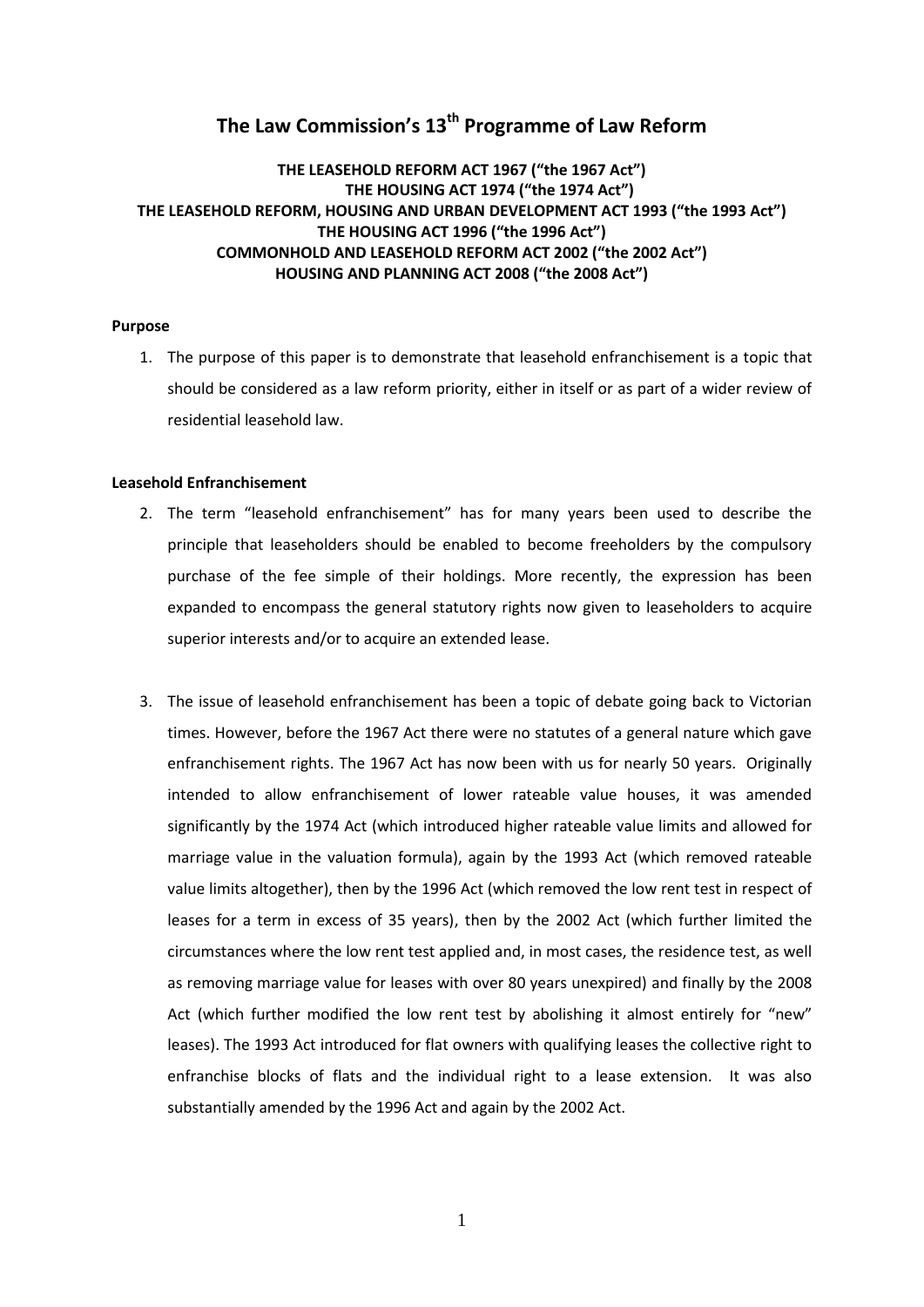4. The principal purpose behind all this amending legislation was to try to make the enfranchisement process easier by reducing the qualification rules and simplifying the valuation process. Whether it succeeded is a moot point. The 2002 Act also attempted to make a collective claim fairer by giving all tenants the opportunity to participate in a claim through the mechanism of a Right to Enfranchise Company; however, those amendments have never been brought into effect because they are unworkable.

#### **Criticisms - general**

- 5. The legislation has been the subject of much criticism. This criticism can be divided into three main areas, although clearly they are each inter-linked.
- 6. First, there is the objection in principle to the whole concept of leasehold enfranchisement. It has to be said, however, that this element of the debate is now at an end—it is principally a political issue and there is a clear consensus between the political parties that the concept of leasehold enfranchisement is here to stay. Furthermore, the principle of leasehold enfranchisement is generally accepted by landlords and tenants alike; the current focus should be therefore on making the system effective and fit for purpose.
- 7. Secondly, there is the criticism of the political process by which this legislation was passed. The 1967 Act itself was passed on the basis of a political consensus on the need for leasehold reform. Although the product of a Labour Government, the Conservative opposition objected to the Bill, not on the principle, but on the provisions for compensation, which they considered, were "confiscatory". The 1974 Act was very different and the history of its passage through Parliament makes sorry reading indeed. Little it seems was learnt from that experience in relation to the 1993 Act, the 1996 Act and the 2002 Act, each of which was a sad reflection on the parliamentary process. It is a classic example of "tinkering" with legislation; introducing a raft of amendments (some technical and some substantive), very often leading to "unintended consequences".
- 8. The third area of criticism derives from the second area and relates to the contents of the several Acts. If there is legislation that is politically controversial, ill thought-out, often debated by people who have minimal understanding of the subject and very often drafted "on the hoof", it is hardly surprising that it is full of errors, omissions and anomalies. Some of these errors, omissions and anomalies are within the individual Acts, whereas some relate to the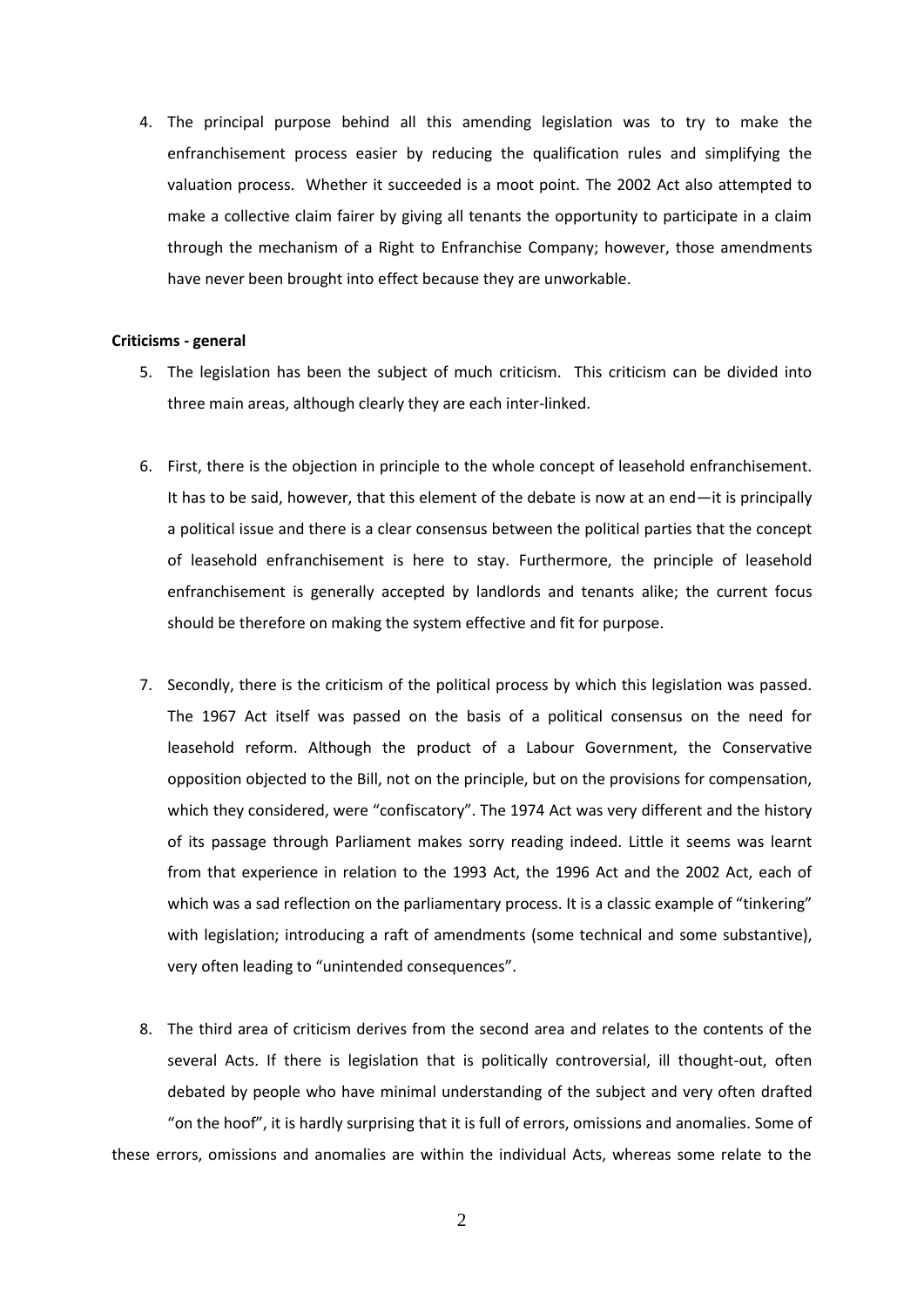cross relationship between the Acts.

#### **Criticisms – specific**

9. There follows a summary of some of the criticisms that can be made of the legislation. It deals principally with the legislation as it stands; it does not seek to deal with some of the more fundamental issues of leasehold reform such as whether there is still a role for the extended lease under the 1967 Act (and if so, is it now fit for purpose); whether the statutory valuation should include marriage value; whether deferment rates or relativity should be prescribed; the relationship between the courts and the tribunals as the forums for resolving disputes etc.

### (1) *Qualification rules*

- (a) Perhaps most strangely and despite four visits to the House of Lords and one (so far) to the Supreme Court (and numerous visits to the Court of Appeal) on the subject, there still remains considerable doubt as to the meaning of "house" in section 2 of the 1967 Act. This is a particularly good example of "unintended consequences"; no thought was given to the impact on the statutory definition of "house" by the removal of the residence test as a condition of enfranchisement.
- (b) The 1993 Act contains no provisions currently in force regulating the relationship between the tenants of a building that qualifies for collective enfranchisement. The reason for that is that the provisions relating to a RTE company still sitting in the 2002 Act are unworkable in their present form. These provisions should either be made workable or repealed.
- (c) Low rent. It is accepted that the circumstances where a low rent test still exists are now very limited. Nevertheless, in so far as it still applies to houses under the 1967 Act, there are criticisms that can be made. There are for example alternative tests depending on when the lease was granted and each test contains a number of different rules and conditions. Part of these tests depends on historic rateable values which can now often be very difficult to obtain. It is suggested that where there remains a need for a low rent test (is there?), there should be one simple test.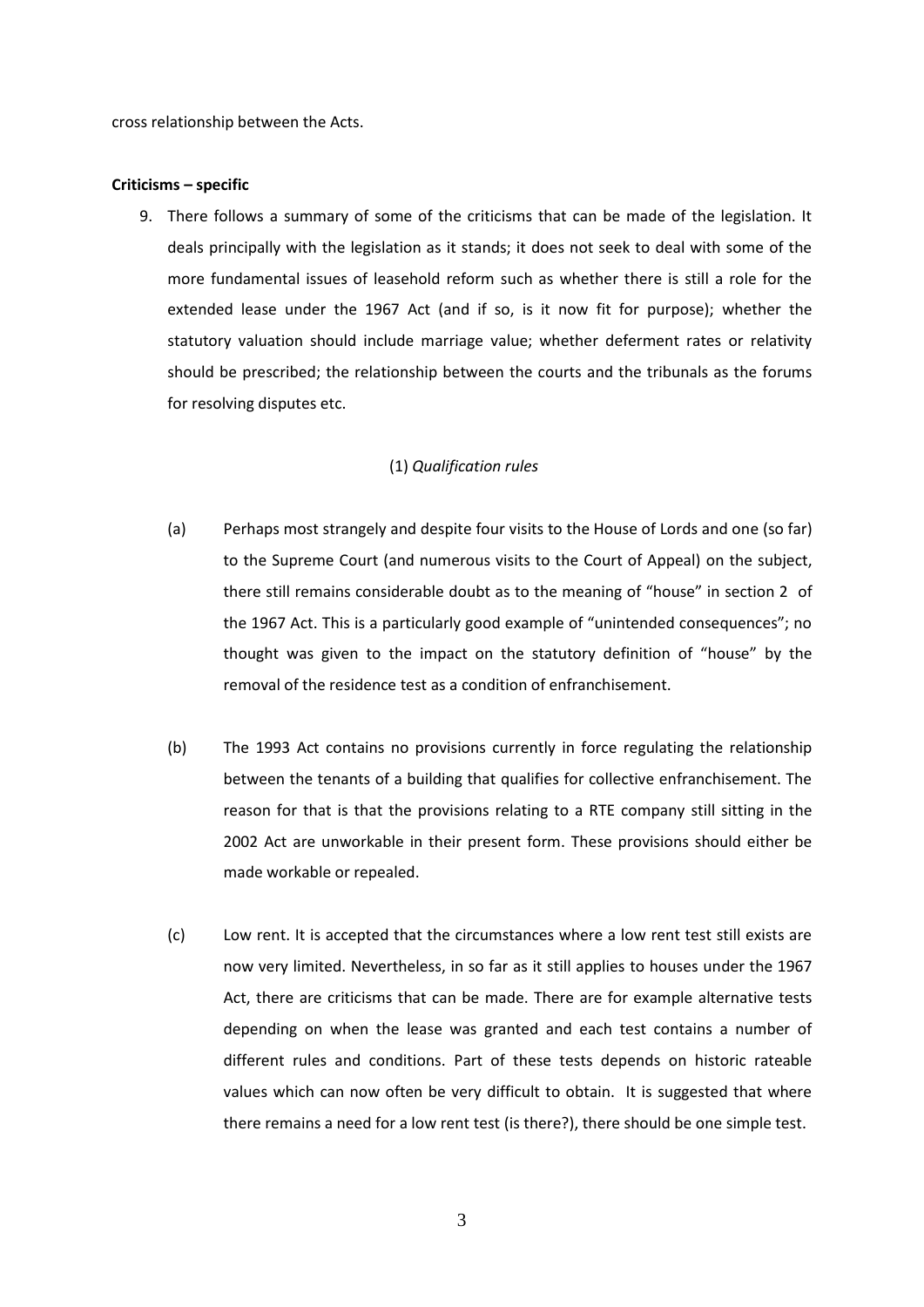#### (d) Long tenancies:

- (i) The definition of tenancy is not the same in the 1967 Act as in the 1993 Act. There does not appear to be any logical reason for this and it causes particular difficulties where sections have been added to the 1967 Act by the 1993 Act.
- (ii) In relation to long tenancies, although both the 1967 Act and the 1993 Act contain broadly similar provisions concerning statutory extensions, renewal tenancies and concurrent tenancies, only the 1967 Act allows consecutive long tenancies to be joined. There is no obvious reason for this differential.

## (2) *Procedure*

- (a) The 1967 Act has prescribed forms for a claim whereas the 1993 Act does not. The validity of notices given and received remains a fertile area for litigation. There is no reason not to prescribe forms of notice for the 1993 Act.
- (b) The 1993 Act includes provisions for the service of information notices. There are no such provisions in the 1967 Act.
- (c) The 1993 Act requires the claimant to state an offer price both for a lease extension claim and a collective enfranchisement claim and for the counter-notice to state the landlord's counter-offer. There is no such requirement for a claim under the 1967 Act.
- (d) In the case of a lease being forfeit, leave of the court is required to serve a notice of claim under the 1993 Act but not under the 1967 Act.
- (e) Failure by the landlord to serve a counter-notice within the prescribed time-limit under the 1967 Act has no particular consequences, despite being in a prescribed form. It potentially has very severe consequences for the landlord in a new lease or collective claim. Furthermore, the counter-notice in a collective claim is required to state whether the premises are within an area of a 1993 Act scheme but not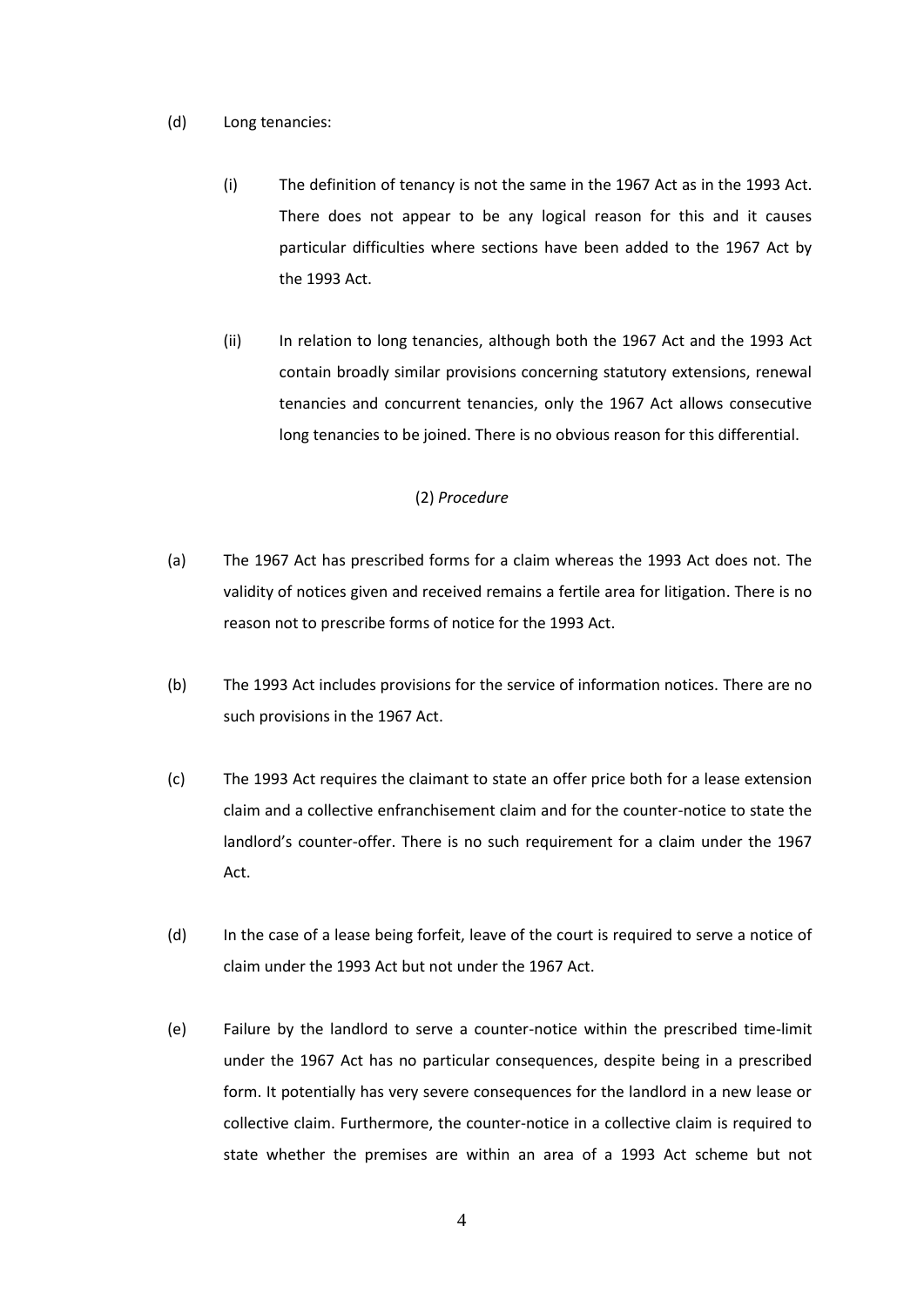whether they are within the area of a 1967 Act scheme.

- (f) Time-limits generally under the 1993 Act are strict, whereas under the 1967 Act that is not the case. The 1993 Act time-limits are a minefield for those not entirely familiar with the legislation and produce more fertile ground for litigation. It has never been obvious why the legislative schemes under the two Acts should be so different.
- (g) The deposit on a house claim is payable at any time after the claim notice has been served and is calculated by reference to the ground rent reserved by the lease on which the claim is based. It can be paid as either agent or stakeholder, at the option of the landlord. Following general abolition of the low rent test, the "ground rent" may now be a high figure giving rise to payment of a very substantial deposit. The deposit on a new lease claim is payable at any time after the claim notice has been served and is calculated by reference to the premium offered by the tenant. It must be paid as stakeholder. The deposit on a collective enfranchisement claim is not payable at all until a contract is entered into following determination of the full terms of acquisition.
- (h) The 1993 Act (as amended) includes provisions for the landlord to obtain access to the property for any purpose "arising out of the claim". There are no such provisions in the 1967 Act.
- (i) If a collective enfranchisement claim is not admitted, it is the nominee purchaser who must then make an application to the court within a period of two monthsotherwise his claim is deemed withdrawn. If a lease extension claim is not admitted, it is the landlord who must make the application in order to sustain his negative counter-notice. There is no discernible logic for this.
- (j) Failure by the nominee purchaser in a collective enfranchisement claim to comply with a statutory notice to deduce title can lead to the claim being deemed withdrawn. There is no such penalty in a claim for a new lease. The whole issue of "deduction of title" should be reviewed in light of the universal compulsory registration of title and open registration of titles.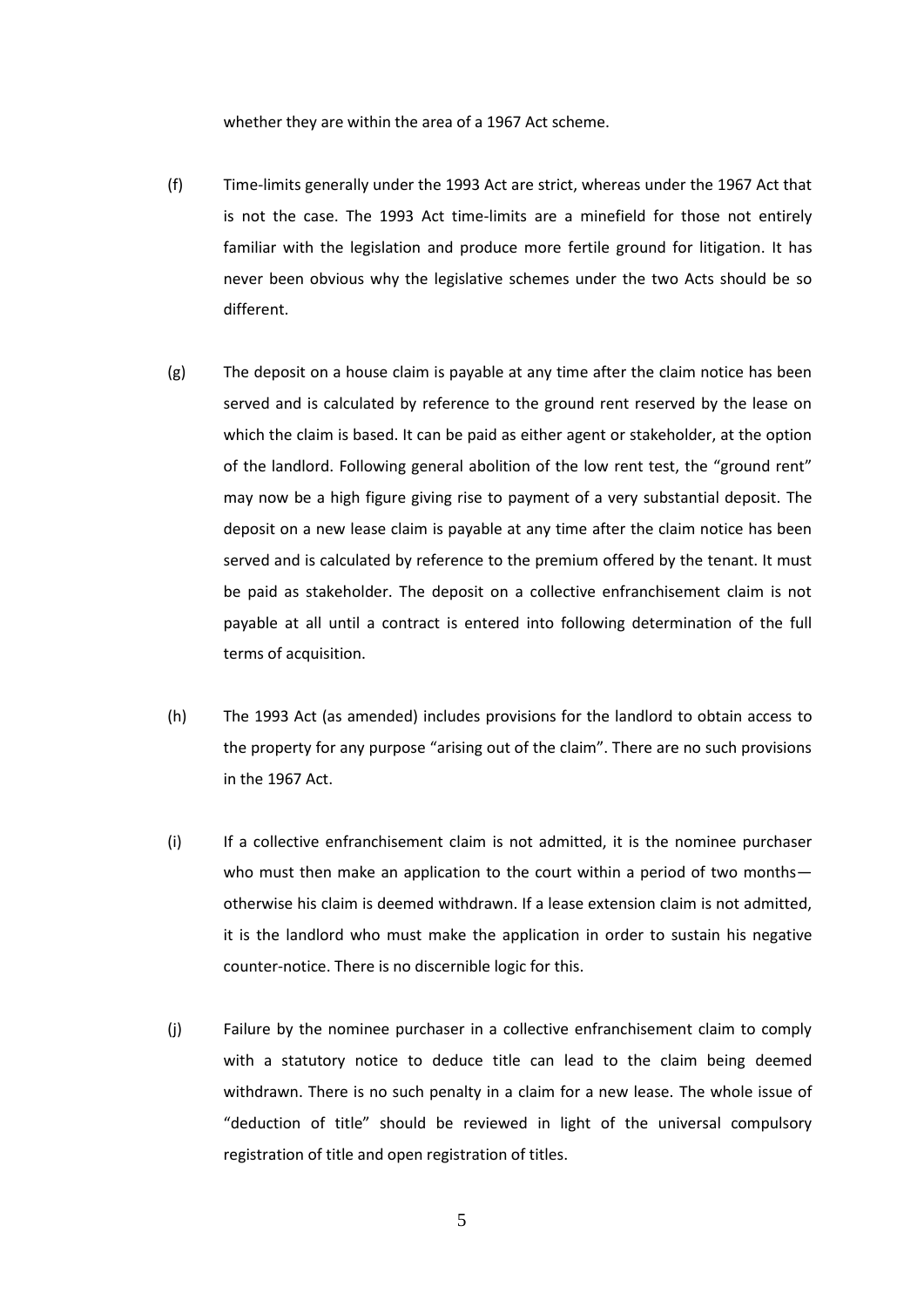- (k) The default procedures under the 1967 Act and the 1993 Act are generally different. Broadly, under the 1967 Act default is dealt with by service of a default notice under the regulations whereas under the 1993 Act, default is dealt with either by "deemed withdrawal" or by the court, after service of a default notice. The completion procedure for a new lease claim under the 1993 Act is cumbersome and unclear
- (l) The 1993 Act makes it obligatory for the parties to make an application to the Firsttier Tribunal if agreement on terms has not been reached by a certain date (with draconian consequences for failure) —there is no such compulsion under the 1967 Act.
- (m) The procedure for leasebacks under Schedule 9 to the 1993 Act is far from clear, despite some judicial guidance. It seems to suggest (but it is still not entirely clear) that the landlord can call for a leaseback on a qualifying unit at any time before completion of the transfer of the freehold to the nominee purchaser. However, there is no provision to adjust the price or other acquisition terms if the landlord elects to take his leaseback after those terms have been agreed or determined.

## (3) *Valuation*

(a) Notwithstanding the fact that it has long been established that the 1967 Act can apply to buildings in multiple occupation which may now in addition be subject to rights under the 1993 Act, this appears entirely to have escaped the draftsman of the valuation provisions in the respective Acts. A valuation under section 9 of the 1967 Act assumes that the tenant has no rights to acquire the freehold under that Act which accords with compulsory purchase principles. However, in addition to the 1967 Act rights that are ignored, the claimant might well have rights to participate in a collective claim or to claim a statutory lease extension under the 1993 Act. Indeed, in such an event, such rights are likely to be valuable if his rights under the 1967 Act have to be disregarded. Similarly, in the case of a collective enfranchisement or lease extension claim under the 1993 Act, there is a similar assumption as regards rights under the 1993 Act but no disregard for rights that an occupying headlessee might have under the 1967 Act.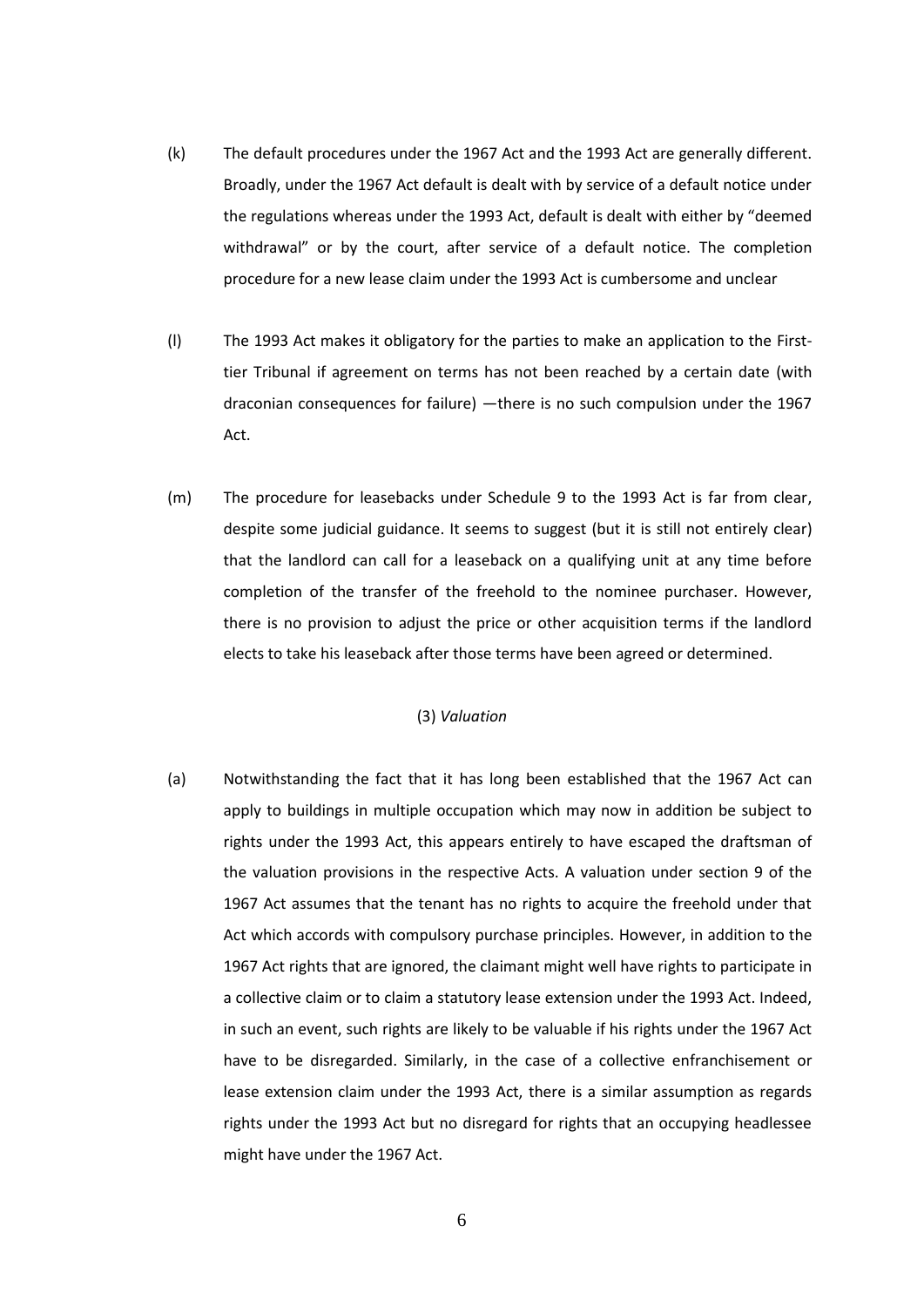- (b) The 1967 Act contains three/four different valuation formulae for house claims dependent on a combination of arbitrary qualifying conditions. Although two/three of the formulae (sections 9(1A), 9(1C) and 91AA)) are very similar and thereby have a degree of consistency, the other formula (section 9(1)) is entirely different (and wholly inequitable to the landlord).
	- (i) In some cases, a house, otherwise falling within the original 1967 Act qualifying criteria, has a rateable value of over £1,000 in Greater London or £500 elsewhere. In such a case, the freehold must be valued under section 9(1A), although it must be doubtful if that was intended. Similarly, a house that otherwise falls within the original 1967 Act qualifying criteria but for the fact that it is just over the low rent limit under the 1967 Act and also has rateable value less than £1,000 in Greater London or £500 elsewhere will nevertheless be valued under section 9(1C).
	- (ii) The valuation is to be made on the assumption that the tenant has the right to remain in possession of the house and premises under the provisions of Part I of the Landlord and Tenant Act 1954 or under Schedule 10 to the Local Government and Housing Act 1989. Some tenancies are in fact within the protection of Part II of the 1954 Act. Furthermore, the rules for qualification under the 1954 Act and the 1989 Act are not the same as the rules for qualification under the 1967 Act and it is therefore possible to have a tenancy valued on the assumption that rights under Part I or Schedule 10 exist where in reality they do not.
	- (iii) The provisions regarding tenant's repairs under section 9(1A) are illogical, and lead to the absurd conclusion that a tenant who in breach of covenant allows his house to fall into disrepair pays less for his freehold than a tenant who maintains his house in proper repair.
	- (iv) A valuation under section 9(1C) allows the landlord to seek payment of compensation under section 9A, but not if the valuation is under either section 9(1) or section 9(1A). It is hard to find any realistic justification for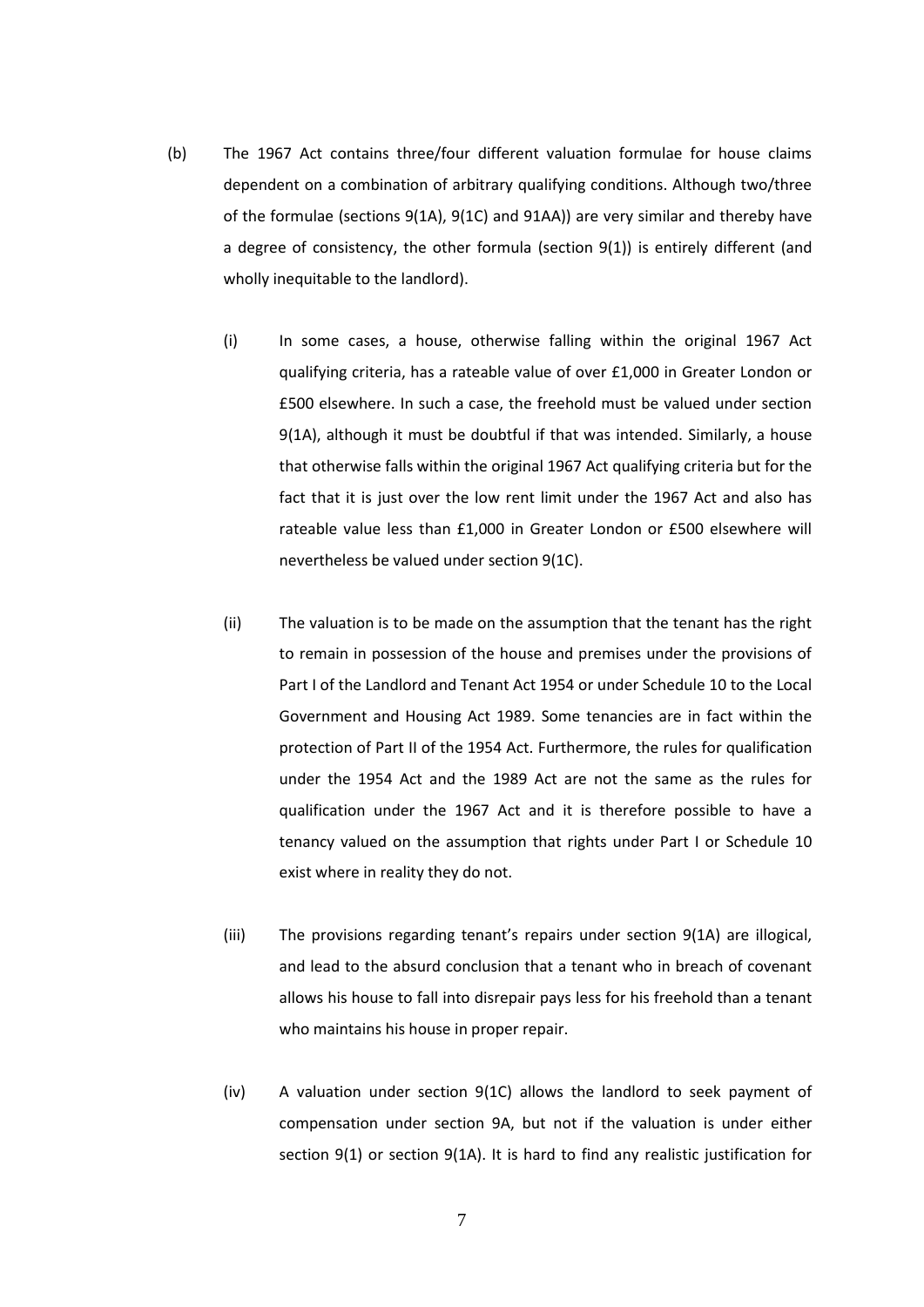this.

- (c) At least under the 1993 Act, there is a single valuation formula each for collective enfranchisement and for the new lease claim. However, even these formulae are not without their difficulties:
	- (i) The definition of marriage value in Schedule 6 to the 1993 Act has been heavily criticised, not least for its lack of clarity. It was even been suggested at one time that the definition is entirely flawed, although this has never been accepted by tribunals
	- (ii) There has been a degree of controversy over the question of whether or not the statutory disregards apply to the valuation of the leaseholder's interest as well as to the valuation of the freeholder's current interest. Tribunals (upheld by the courts) have applied the disregards at all stages of the valuation under the 1967 Act (where they apply). However, the position is still not entirely clear in respect of a collective enfranchisement valuation; the Court of Appeal held that the disregards applied at all stages but permission to appeal to the Supreme Court on the point was given but not pursued.
	- (iii) The basis on which an intermediate landlord is compensated under the 1993 Act is flawed. The use of the "formula" in relation to the determination of the amount to be paid to the intermediate landlord where the intermediate lease is a minor intermediate lease is virtually unworkable, given that the formula is designed to ascertain a price and not a value. Where the formula is applied under the 1967 Act, the amount determined by it is the whole price; under the 1993 Act, the intermediate landlord receives in addition a proportion of marriage value. It is questionable whether having a separate valuation formula for minor intermediate leasehold interests (which in practice is rarely, if ever, used by valuers) really serves any useful purpose. In any event, the formula is presently unworkable following the redemption of 2.5% Consols, the yield from which is part of the formula.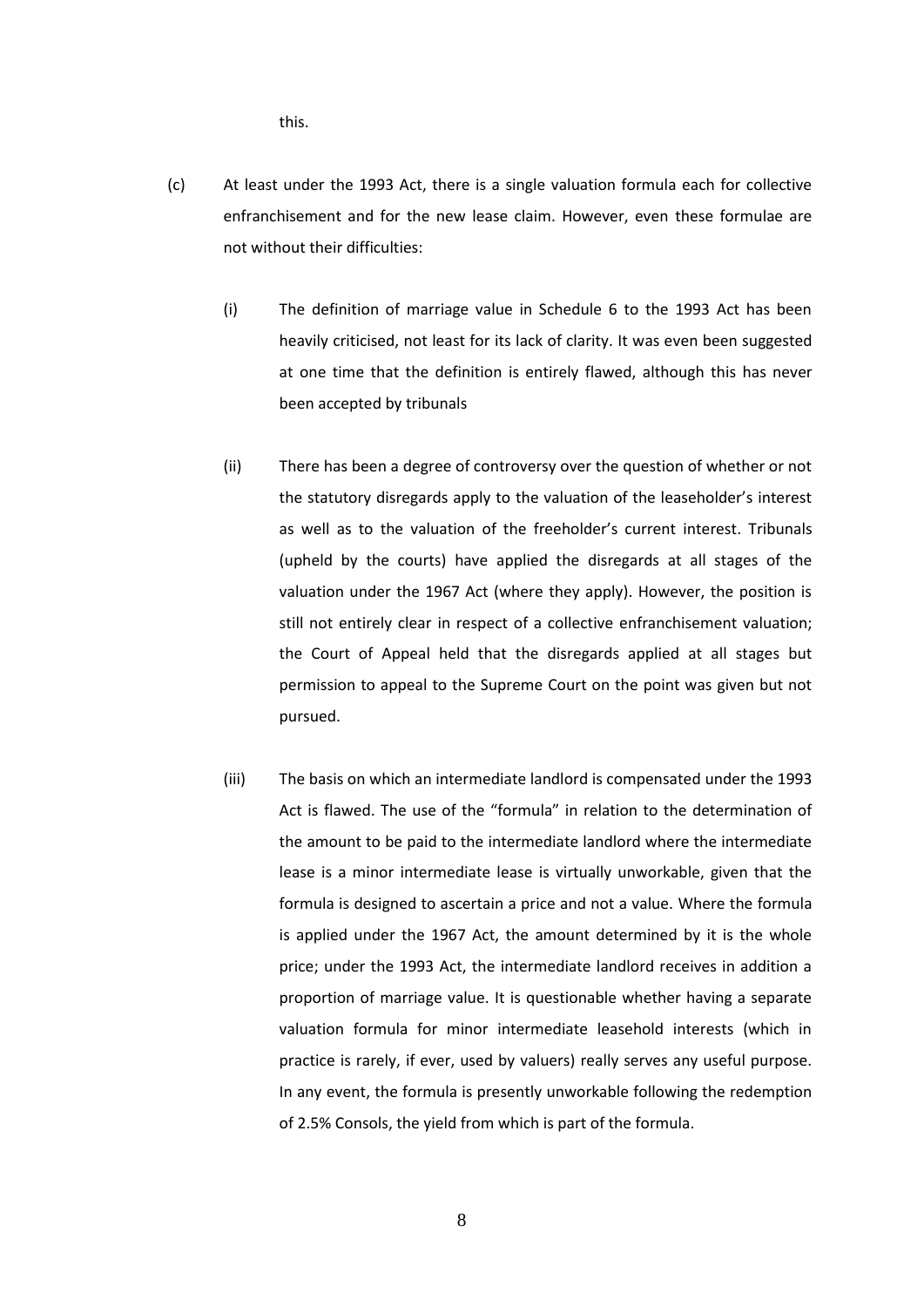(iv) The combined effects of Schedules 6, 11 and 13 of the 1993 Act potentially produce a wholly inequitable result for a freeholder who is faced with a twostage enfranchisement claim—individual new lease claims followed by a collective claim. The unfairness arises because at the second stage (collective enfranchisement) the valuations are carried out without reference to the valuations carried out and the amounts paid at the first stage (individual new lease claims).

#### (4) *Housing Act 1974 Schedule 8*

Considerable and justifiable criticism has been made of the provisions of Schedule 8 to the Housing Act 1974. As in the case of section 9(1A) of the 1967 Act, some of the uncertainties have subsequently been resolved by judicial decision. Furthermore, with the abolition of the rateable value limits for a freehold claim under the 1967 Act, the opportunities to use Schedule 8 are likely to be less. Nevertheless, it retains a particular role in offering some tenants an opportunity to take advantage of the more favourable valuation formula under section 9(1) (where the price differential can be substantial) and it is appropriate therefore to set out the relevant criticisms that remain:

- (a) the tenant's improvements that are within the Schedule include improvements made in pursuance of an obligation to the landlord (and may even include the house itself if constructed pursuant to a building lease);
- (b) the Schedule includes unduly strict time-limits that are a trap for the unwary;
- (c) the Schedule fails to provide for a notional reduction in respect of tenant's improvements made after April 1, 1973, bearing in mind particularly that the relevant date for determining whether or not a house comes within the rateable value limit for a valuation under section 9(1) is now March 31, 1990;
- (d) the Schedule provides only for a certificate from the valuation officer to specify the notional reduction only on April 1, 1973 whereas the relevant date under section 9(1A) is now March 31, 1990;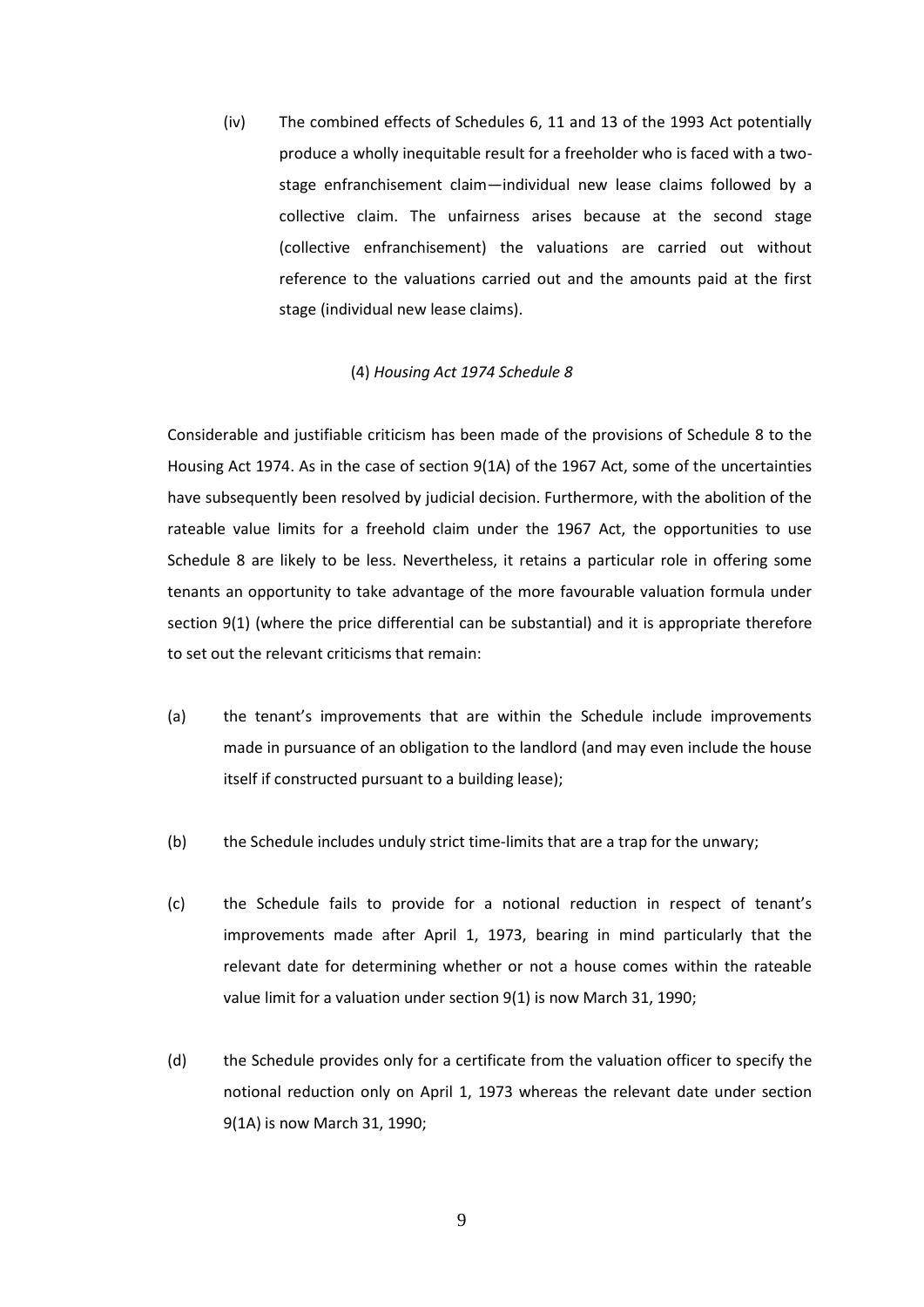- (e) the procedural provisions of the Schedule are unsatisfactory in failing:
	- (i) to require the landlord to serve a notice in reply to the tenant's notice claiming a notional reduction;
	- (ii) to require the tenant to deliver to the landlord a copy of his application to the Valuation Officer; or
	- (iii) to deal with sub-tenancies;
- (f) There is no provision for an appeal from the Valuation Officer's decision.

#### (5) *Commercial property*

- (a) A building does not qualify for collective enfranchisement under the 1993 Act if more than 25 per cent of the internal floor area has non-residential use. A tenant cannot be a qualifying tenant under the 1993 Act for the purpose of either a collective enfranchisement claim or a new lease claim if he has a business tenancy. Prior to the 2002 Act, there were no such restrictions in the 1967 Act. The position now under the 1967 Act is that if the tenancy is a business tenancy for an original term of 35 years or less, the tenant has no rights under the Act; if it is for an original term of more than 35 years, then the tenant must fulfil a residence test. The question as to whether the tenancy is a business tenancy is based on the nature of the tenancy rather than the use to which the building is put, so it is not a difficult requirement to circumvent.
- (b) It remains an area of considerable uncertainty as to the extent to which a building in commercial (or part commercial) use under the 1967 Act is a "house" within the meaning of section 2. Thought needs to be given as to whether the definition of "house" should be reconsidered in the context of (i) properties with some element of commercial use and (ii) buildings comprising flats which may have rights under both the 1967 Act and the 1993 Act
- (c) In a collective enfranchisement claim under the 1993 Act, the landlord has the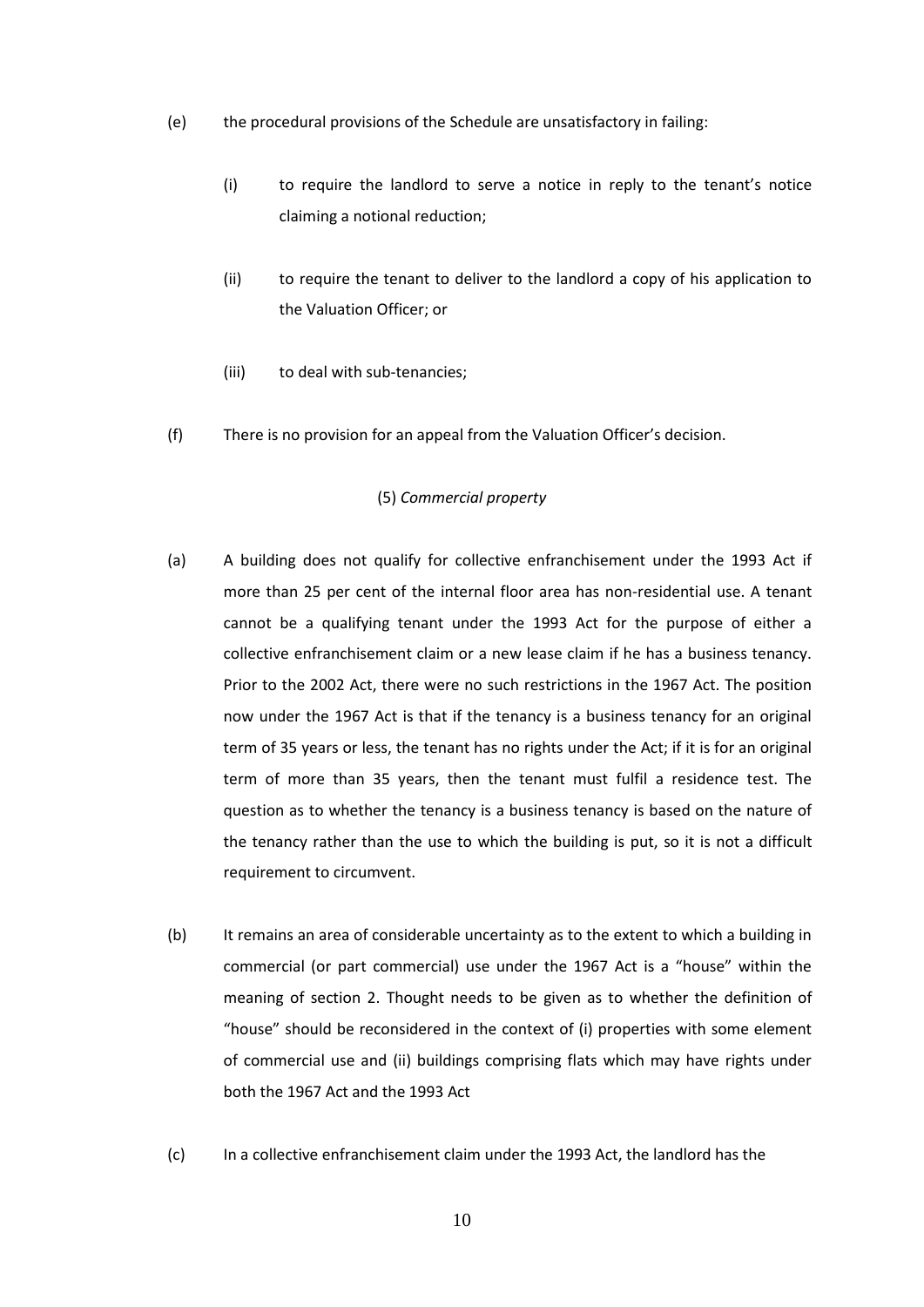option of a leaseback on commercial units; there is no such option following a claim under the 1967 Act on mixed-user buildings.

## (6) *Right to Enfranchise (RTE) Company*

No discussion entitled "criticisms" would be complete without some comment on the most recent example of inadequate legislation. Although derived from the best of intentions of wanting to ensure that all those who wish to participate in a collective claim should have the right to do so, the provisions relating to RTE companies and the procedure to be associated with them will unquestionably make a claim more difficult. This arises from two principal factors. First, there will be even greater opportunity for argument between participators and in particular the terms on which participators will be invited to join in. Secondly, the procedural requirements will be much more complex by requiring the participating group to go through a number of further preliminary stages before a claim can be made. It is fair to say that these provisions have not been brought into force and the government has said that it has no present intention to bring them into force. However, the sections remain on the statute book and until they are repealed they should be critically examined. Some of the more obvious criticisms are:

- (a) There are no deemed service provisions for the "notice of invitation to participate" so that actual service will need to be proved in each case; a potentially enormous difficulty in the case of a large block where many of the leaseholders may live abroad. Every person entitled to be served with an invitation notice must be given it before the claim can be made.
- (b) The invitation notice must contain an estimate of the price for the freehold, but no sensible estimate can be given until the number of participators is known.
- (c) There is a saving provision to the effect that an invitation notice will not be invalidated by any inaccuracy in any of the "particulars" required by the section. There are no such "particulars".
- (d) There is a rather curious provision that an invitation notice will be treated as not having been given if a person is not allowed to inspect or obtain a copy of the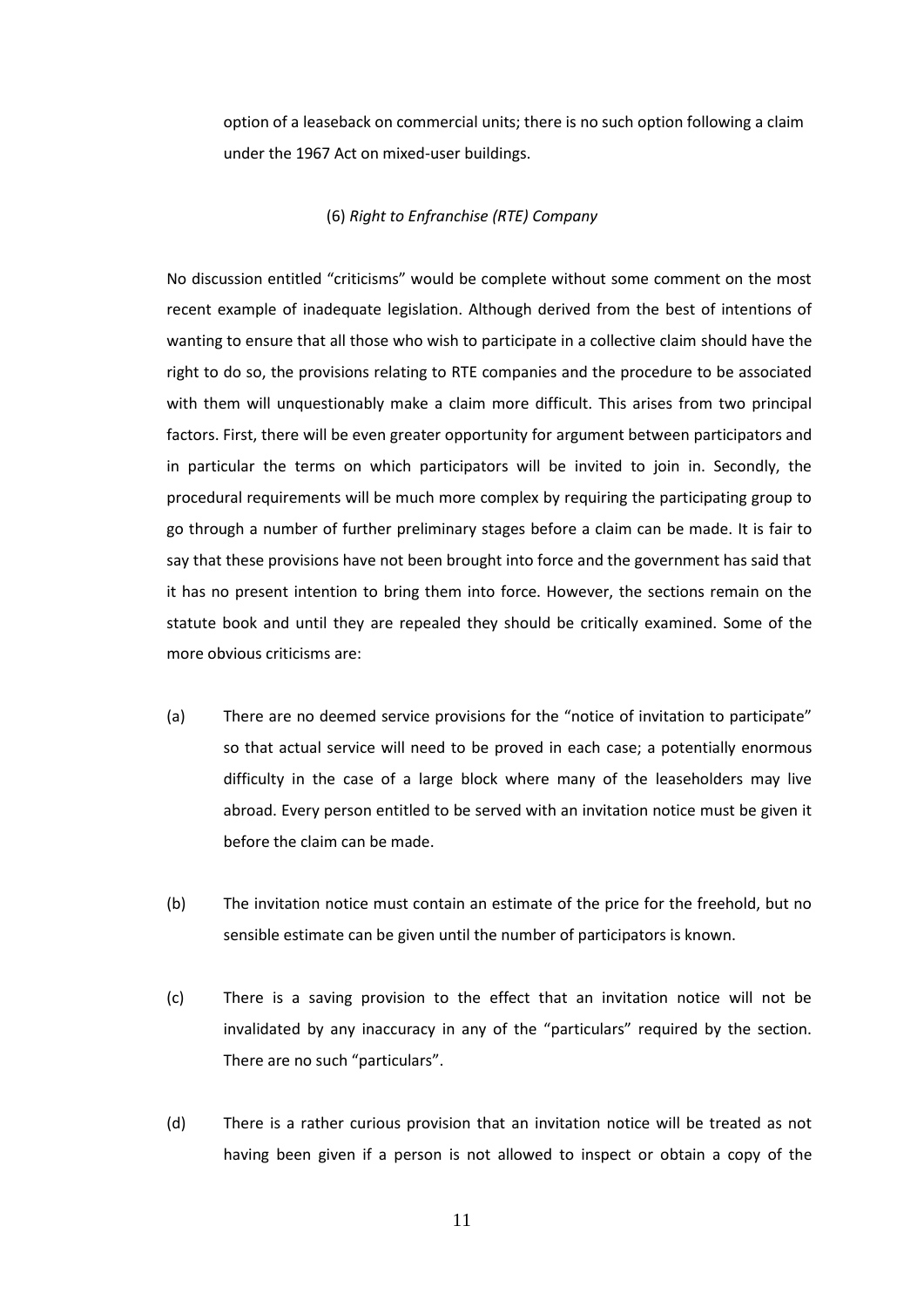memorandum and articles of association of the RTE company as specified in the notice. It is unusual insofar as the provision seeks to invalidate a notice by circumstances arising after the date that the notice is otherwise validly given.

- (e) Because there are no provisions which regulate the terms on which a qualifying tenant is to be invited to participate, it is anticipated that considerable argument will arise as to whether or not an invitation notice is invalidated because it does not set out "realistic and genuine terms" if a qualifying tenant feels that the terms on which he has been invited to participate are "not fair".
- (f) It seems to have been overlooked by the draftsman that it is quite possible that a landlord (particularly in a large block) may own one or more flats in the building (say, through an associated company) and thereby be a qualifying tenant himself. In such circumstances, he will be required to be served with an invitation notice and thereby become aware of the tenant's negotiating position even before the claim notice is given.

In the light of these criticisms, it was always hard to see how the Government could ever have believed that the introduction of the RTE provisions would, as they stated at the time, "make enfranchisement of flats easier". Arguably, they might make it fairer, to the extent that a tenant who wants to participate cannot on the face of it be left out, but at the undoubted expense of making an already complicated procedure very much more so.

## **Criticisms – comments**

- 10. There are numerous other examples of errors, omissions and anomalies within this legislation. The courts continue to be called upon to assist the legislators to try to resolve these difficulties; in that context it is worth noting some of the comments that have made by them about this legislation.
- 11. In the second edition of *Hague on Leasehold Enfranchisement* published in 1986 and edited by Nigel Hague QC (as he then was), he said this: "*Both Section 9(1A) of the 1967 Act ……. and Schedule 8 to the Housing Act 1974 are a disgrace to the statute-book. The blame must be shared equally between the politicians concerned and the draftsmen advising them, all of*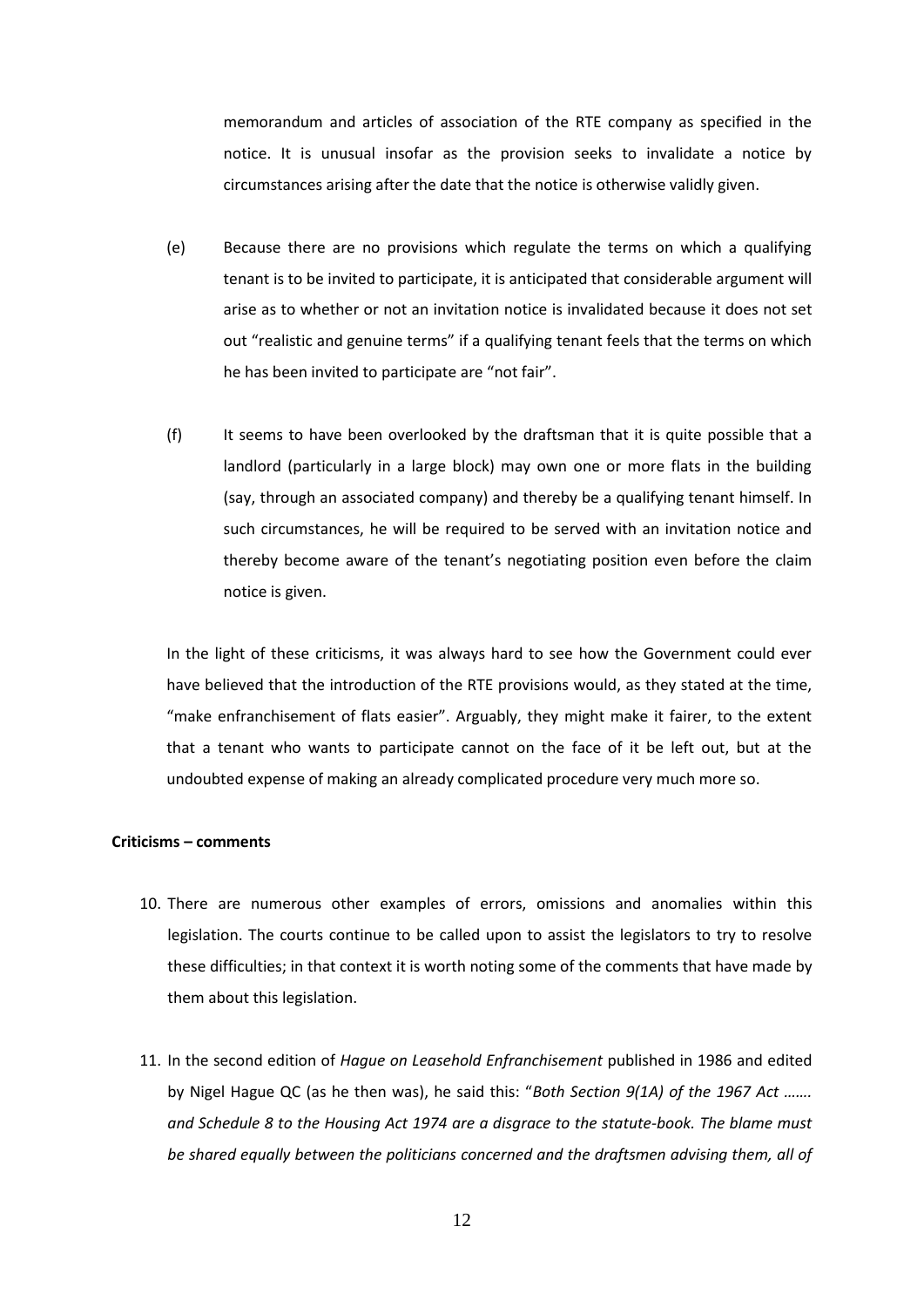*whom meddled irresponsibly in areas beyond their comprehension and skills*."

- 12. In *Cadogan v Sportelli* [2008] UKHL 71 Lord Neuberger said: *"The original drafting of at least parts of Chapter 1 of Part 1 of the 1993 Act left much to be desired, and subsequent amendments have in some cases made things worse"* and then went on to describe the drafting of the 1993 Act as *"inept".*
- 13. In *Hosebay v Day* [2010] EWCA Civ 748 Lord Neuberger MR (as he then was) said: *"I rather doubt that the amendments made to section 1* (of the 1967 Act) *in 2002 and, in particular, the removal of the residence requirement, were intended by the legislature to have this sort of effect. Significant amendments to statutes often provide good instances of the law of unintended consequences, and this may well be an example. However, the issue that we have to decide is not what we think the legislature would have said had it fully appreciated the consequences of the primary amendment it made to the 1967 Act (removal of the residence requirement), but what we think that the Act means in the light of that amendment."*

## **Enfranchisement – the arguments**

- 14. The difficulties associated with this legislation have existed for decades. Residential leasehold law is a politically charged subject and tends to receive attention only in response to campaigns. Although many of the problems give rise to arguments over the perceived unfairness and inequity of the leasehold system, it has to be accepted that the system is likely to be here to stay for the foreseeable future. Many of the issues are debated in the context of the conflict between "wicked" landlords who are said to see property simply as in investment to be exploited and "downtrodden" tenants whose homes are the subject of that exploitation. Of course, it is not quite as simple as that. Whilst this analysis is undoubtedly true in some circumstances, the residential leasehold sector is much more complicated than that, particularly with the rise of substantial off-shore investment in UK property (particularly in central London) and the increase in the private rented sector.
- 15. Attempts by government over many years to introduce an alternative system of land ownership either to work alongside or to replace the leasehold system has been wholly unsuccessful. The Commonhold and Leasehold Reform Act 2002 was the culmination of a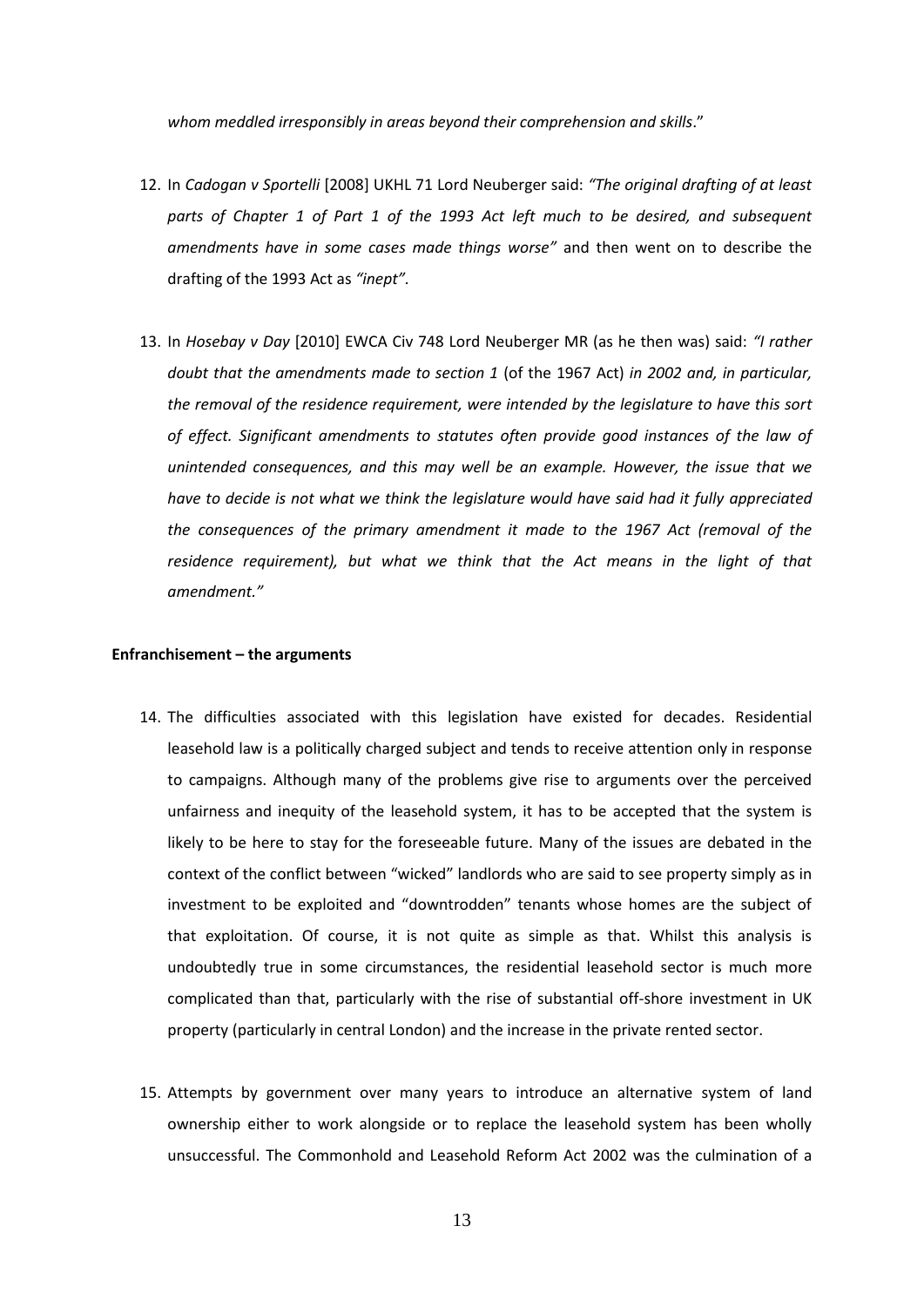succession of consultations, Law Commission Reports, White Papers, draft Bills etc suggesting and promoting alternative land ownership schemes. However, the introduction of commonhold in 2002 can only be described as an abject failure. The take up has been minimal and, notwithstanding a number of rather half-hearted attempts since 2002 to breathe some fresh air into the commonhold balloon, it has singularly failed to rise up from the ground.

- 16. Flats continue to be built and will form an essential part of the provision of future new housing in the England and Wales. Those flats will generally be sold and a lease will be the instrument of sale. Far from a reduction in leases therefore, we can expect to see a considerable increase in the number of properties held on a lease.
- 17. The perceived disadvantages of the leasehold system can be divided into two broad categories: management and the wasting asset. As regards management, the government initially sought to alleviate scope for the exploitation of tenants from service charge abuses and management failures by providing a statutory framework of regulation of service charges; principally the Landlord & Tenant Acts 1985 and 1987. The latter statute also gave tenants certain rights to take over management by appointing a receiver and/or acquiring the landlord's interest in the event of default. This approach was subsequently extended by giving tenants an ability to acquire a no-default Right to Manage under the 2002 Act. As regards the wasting asset, tenants were given the statutory right to acquire either a freehold or a longer lease on "fair" terms subject to fulfilling various conditions (the 1967 Act and the 1993 Act). Those conditions have been modified over the years to allow an increasing number of lessees (not just home owners) to exercise these rights. What started out as a right primarily for "home owners" to buy their freehold or extend their lease has now become pretty much a universal right for all residential leaseholders.

#### **Conclusion**

18. There is no likelihood in the immediate future that the leasehold system will wither or die and, without an acceptable alternative (and commonhold is clearly not it), the number of residential leaseholds is likely substantially to increase in the years to come. It is therefore essential that the law relating to residential leasehold should be the subject of a review. If it is here to stay, it needs to be fit for purpose. Others will no doubt be making representations on other aspects of residential leasehold law, particularly on issues relating to management